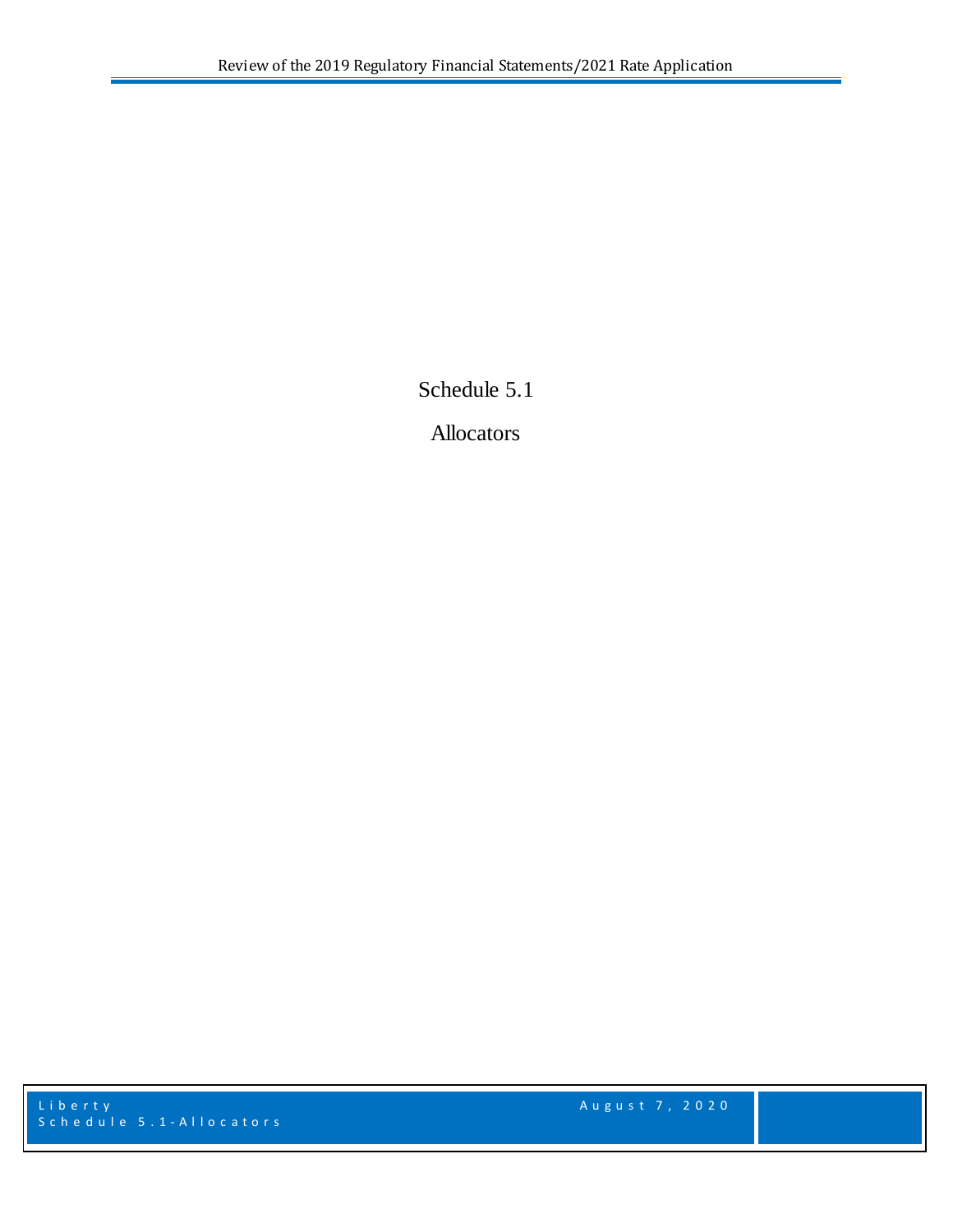## **Functional and Classification Allocators**

*E - External Allocation Factors - based on direct knowledge from data in the utility's accounting and other records*

*I - Internal Allocation Factors - based on some combination of external allocation factors, previously directly assigned costs and other internal allocation factors.*

| <b>Allocator Name</b>            | <b>Description</b>                                                                                                                                                                                                            |  |
|----------------------------------|-------------------------------------------------------------------------------------------------------------------------------------------------------------------------------------------------------------------------------|--|
| <b>Functional Allocators</b>     |                                                                                                                                                                                                                               |  |
| <b>DIST</b>                      | 100% Functionalized to Distribution and is considered to be directly related to the<br>Distribution System $(E)$                                                                                                              |  |
| <b>ONSITE</b>                    | 100% Functionalized to Onsite, which refersto the costs associated with a customer on the<br>system (onsite includes a portion of service lines, meters and regulators installed on-site at<br>the customer's premises) $(E)$ |  |
| <b>Classification Allocators</b> |                                                                                                                                                                                                                               |  |
| CUST                             | based on costs that vary with specific customer requirements, the number of customers, or<br>both (such as meters and service lines) - (100% classified to Customer) $(E)$                                                    |  |
| <b>DEMAND</b>                    | based on costs associated with design day demand (100% classified to Demand) $(E)$                                                                                                                                            |  |
| <b>MAINS</b>                     | assumes 39% classification to Customer (to meet the minimum system requirements) and<br>61% classification to Demand (to meet peakdemand needs) – applied to steel mains $(E)$                                                |  |
| <b>MAINS-PL</b>                  | assumes 64% classification to Customer (to meet the minimum system requirements) and<br>36% classification to Demand (to meet peakdemand needs) – applied to plastic mains $(E)$                                              |  |

## **Class Allocators**

| <b>Demand Allocators</b>   |                                                                                                                                                                                                                                                 |  |
|----------------------------|-------------------------------------------------------------------------------------------------------------------------------------------------------------------------------------------------------------------------------------------------|--|
| MainsDemand                | based on the Calculated peak design day - No amount allocated to Small General $(E)$                                                                                                                                                            |  |
| MainsDemand-PL             | based on the Calculated peak design day - No amount allocated to Small General or ICG<br>(E)                                                                                                                                                    |  |
| Peak                       | calculated peak design day (the 24-hour period where there is the maximum amount of<br>system demand). Based on forecasted consumption with adjustments for forecasted<br>weather (degree days) $(E)$                                           |  |
| Delivery_Rev               | percentages are established based on the breakdown of forecasted distribution revenue by<br>rate class $(E)$                                                                                                                                    |  |
| <b>Customer Allocators</b> |                                                                                                                                                                                                                                                 |  |
| <b>Billing</b>             | calculated using average number of customers with a weighting to account for differences<br>in assumed billing costs between classes. Allocations based on interviews with billing,<br>professional judgment and advice from Black & Veatch (E) |  |
| Bills_All                  | calculated by multiplying the average number of customers in the class by 12 (assumed<br>number of billsper customer per year) $(E)$                                                                                                            |  |
| Delivery_Rev               | percentages are established based on the breakdown of forecasted distribution revenue by<br>rate class $(E)$                                                                                                                                    |  |
| Incentives                 | based on incentive expenditures per rate class $(E)$                                                                                                                                                                                            |  |